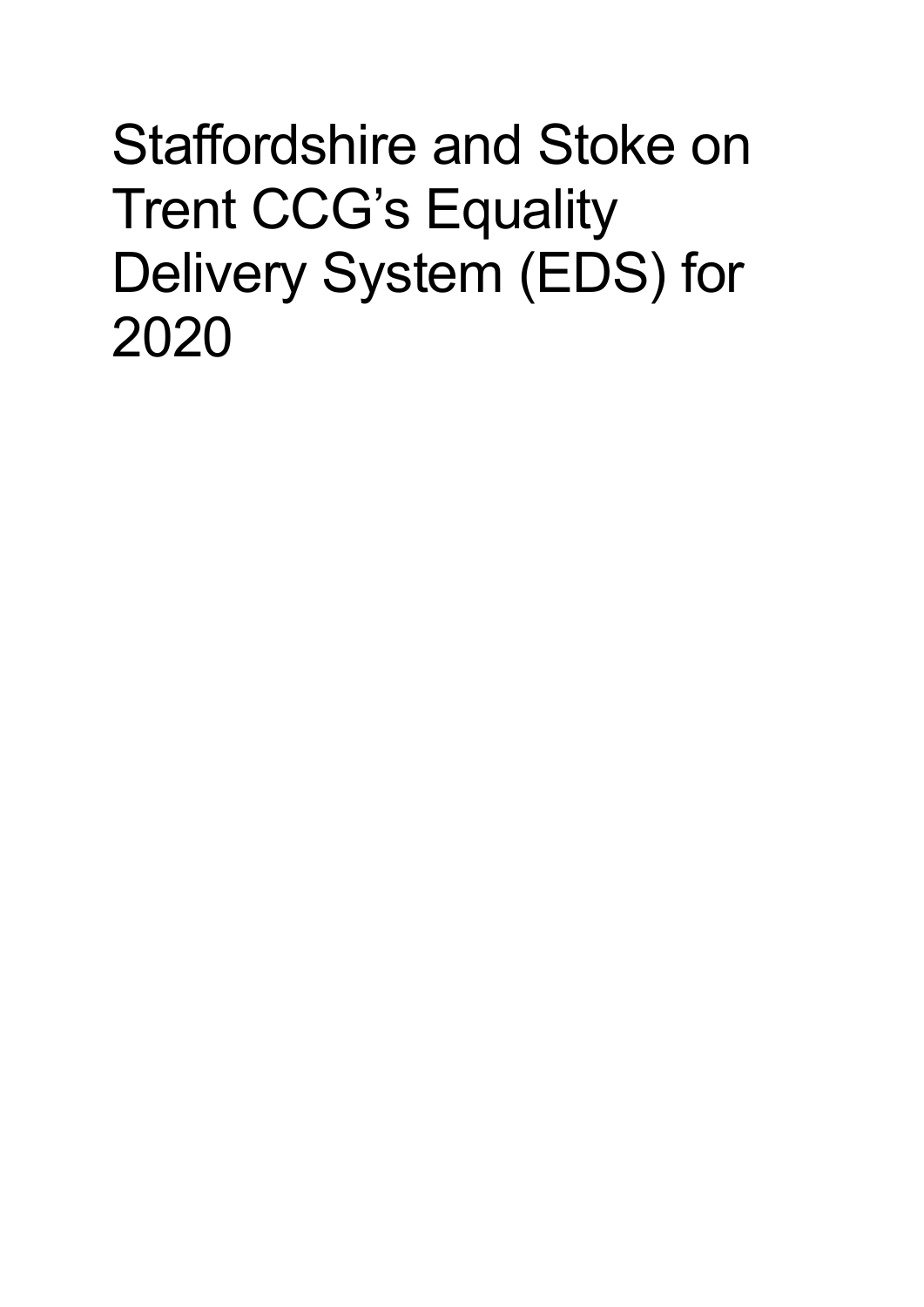## Working in Partnership with NHS Trusts

The six Staffordshire and Stoke on Trent CCGs are taking part in the testing of the reviewed EDS toolkit which was due to be launched in Autumn 2019. Due to the recent pandemic there remains a delay in formal launch of the revised EDS and an opportunity for some Trusts and the CCGs to test the paperwork as they approach the next cycle of the EDS2. The CGGs had completed their EDS2 grading last year as required.

The MLCSU lead for Equality & Inclusion is supporting this NHSE/I programme for the CCGs to test the paperwork and process across the Staffordshire and Stoke on Trent.

The North Midlands EDI Network is a collaboration of Equality Diversity Inclusion (EDI) Leads from Staffordshire and Stoke on Trent NHS Trusts and CCGs who will collectively feedback to NHSE/I to share and improve where required the paperwork and process. The test EDS cycle will commence in September 2020 and complete its grading by September end 2021.

The North Midlands EDI Network have met and considered service/policy and function options to be included in the pilot test. Further meetings with the EDI Network and Regional NHS E/I EDI representative are scheduled for October 2020

## Our Approach to the revised EDS Paperwork and Process

The approach to EDS is to look at service level assessments for Domain 1- it is advised to look at 3 services over the 12-month cycle. For Domains 2 & 3 it is advised to link/review with current improvement plans and feedback from what is already in place regarding staff and any wider audits/surveys.

The Test EDS comprises of eleven outcomes spread across three domains, in comparison to the 18 outcomes over 4 goals of the current EDS framework. The three domains are:

- 1. Commissioned or provided services
- 2. Workforce health and well-being
- 3. Inclusive leadership.

Each domain requires evidence and insight on progress to key legislative and wider NHS directives such as:

Domain 1: Commissioned or Provided services links with the Accessible Information Standard (AIS) and access to services and information. Service User and Carer involvement and engagement. Service user experience. CQC assessments and feedback.